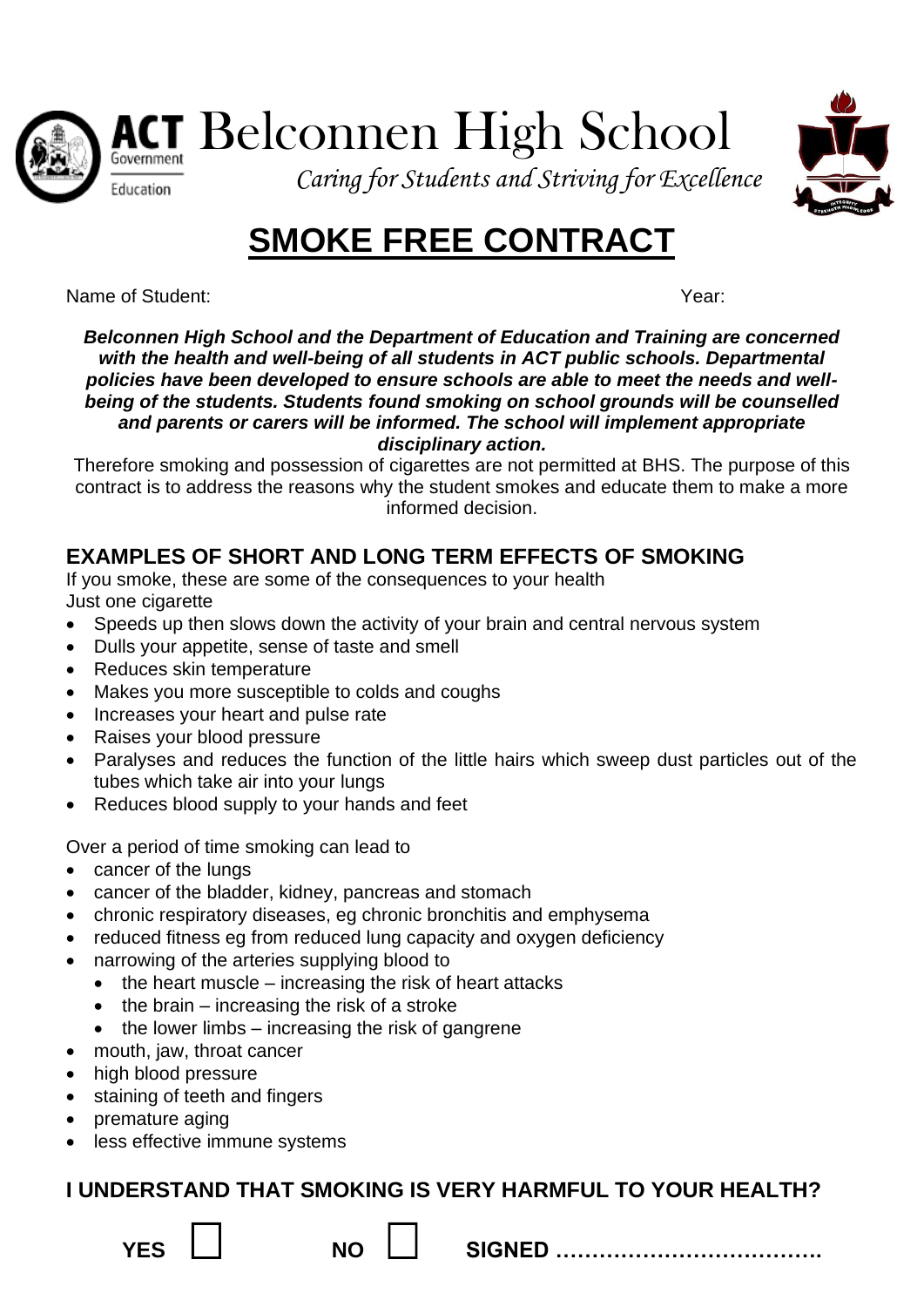



#### **Inside the Buildings**

It is illegal to smoke in government buildings (refer to this [link](http://www.health.act.gov.au/public-information/public-health/tobacco-and-smoke-free) for further information). If a student is found smoking or with an unlit cigarette in hand inside a school building, the student will receive an **immediate suspension**.

#### **Outside School Buildings**

Smoking is not permitted on the premises or adjacent grounds of any Department of Education and Training building.

If a student is found smoking or with an unlit cigarette in hand on the school premises, the following consequences will apply.

#### **First Offence:**

- If students are found smoking the rover or duty teacher will escort them directly to Student Services Team
- Student will be placed on Smoke free contract
- Parent/carer notified
- Cigarettes and smoking paraphernalia will be confiscated and destroyed
- Resources will be available for Quit program.

#### **Second Offence:**

- If students are found smoking the rover or duty teacher will escort them directly to Student Services Team
- Student will be placed on the second offence of the Smoke free contract
- Parent/carer notified
- Student will attend a detention in the student services during both breaks where they will be required to complete health related activities
- Student will attend a session with the year coordinator focusing on Quit Program
- Cigarettes and smoking paraphernalia will be confiscated and destroyed

#### **Third Offence (and any subsequent offences):**

- If students are found smoking the rover or duty teacher will escort them directly to Student Services Team.
- Parent/carer notified
- Suspension for non-compliant and ongoing disregard for school policies and procedures

You will be provided the opportunity to complete the consequences as a result of your actions. If you decline to adhere to these, subsequent or greater consequences may be given.